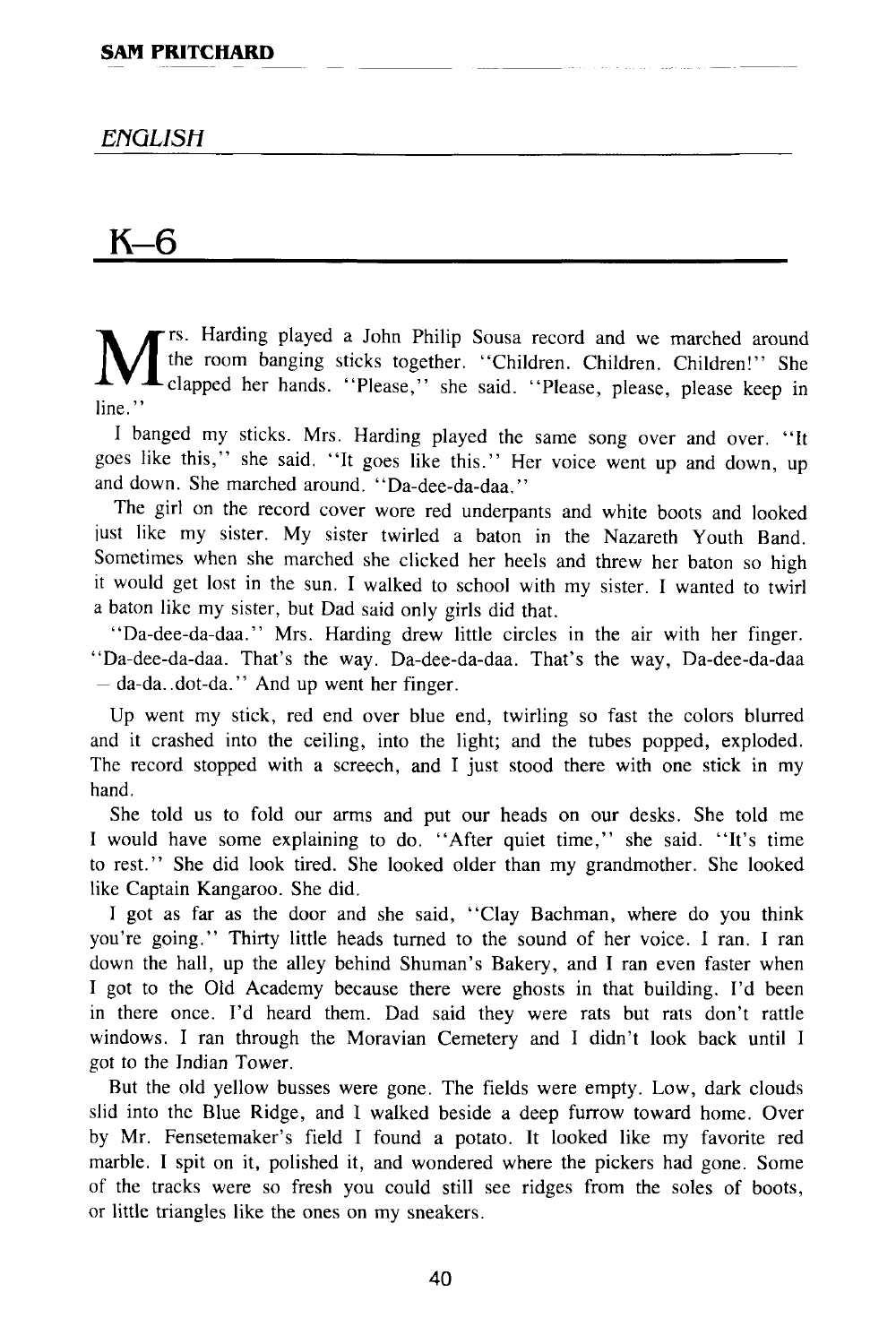It started to rain and as I ran over the tracks they looked like arrowheads, giant arrowheads. I wanted to stop and hunt for arrowheads, but the rain came too hard.

A police car was in our driveway, and Mrs. Harding was there, and Mom squeezed me so hard it hurt. When Dad got home he came into my room and rubbed his thumb across the buckle on his belt. I told him school was worse than being sick. I told him I'd rather dig potatoes with the colored people.

He told me about a machine that dug potatoes; and when I asked if I could take my potato to show and tell, he called me a knucklehead and I knew he wasn't going to whip me.

"This is red. This is blue. That's the way. One. Two." Our heels clicked. I made black streaks with my new shoes. Mrs. Harding slapped my hand and pointed to my desk. "No marching for you. And no show and tell."

I put my head down on my desk so no one could see me. I listened to the rain. I could see a million little puddles across the field and I wondered if my potato would sprout eyes. I reached my hand into my pocket and felt the smooth red skin.

**\*\*\*** 

When the Old Nazareth Cement Mill sounded its siren, we marched single file into the basement. Boxes, brown boxes with bright yellow triangles stood against the wall beside gray barrels marked "water." It smelled funny down there. It smelled like our root cellar. It smelled rotten.

We knelt on the dirt floor and covered our heads with our arms. Mrs. Jacob told us not to make a sound. "Not even a whisper," she said. "Not even a whisper." And when the light went out, you could still see her standing in the corner, with her finger to her lip, and her little black book pressed against her bosom.

Donald Ray made believe he was an owl. I was a spider soaking in the light that filtered through the cracks in the foundation. Jocelyn screamed when I touched her arm.

The light flashed on and I saw the surprise on Mrs. Jacob's face. She looked like she'd seen a ghost. I saw my classmates crouched on the floor. There was a moment of silence, a long silence, like the silence that follows a giant streak of lightning. You wait for the thunder, the crash. And slowly, as if the sounds had travelled a long, long distance, I began to hear the stifled sounds of breathing again.

Donald Ray broke into laughter. Mrs. Jacob asked if he would like to spend the rest of the day down there and pointed her finger to the dirt floor. Donald Ray asked if he could get his lunch pail. But I didn't say a word. Not one word. Jocelyn didn't either. She smiled at me and I noticed a dimple on her cheek, like a puddle where the single drop of rain would settle.

I asked Mom is she ever went to the basement of her school, but she said her school didn't have a basement. Dad said it was because of the Russians.

I thought the Russians must be like my brother Bobby. He went to the Tatamy Home. He came home one weekend a month, and I had to hide so he wouldn't beat me up. He was big. As big as Dad. I thought he must have been a hundred years old. When he died I got to stay home from school for three days.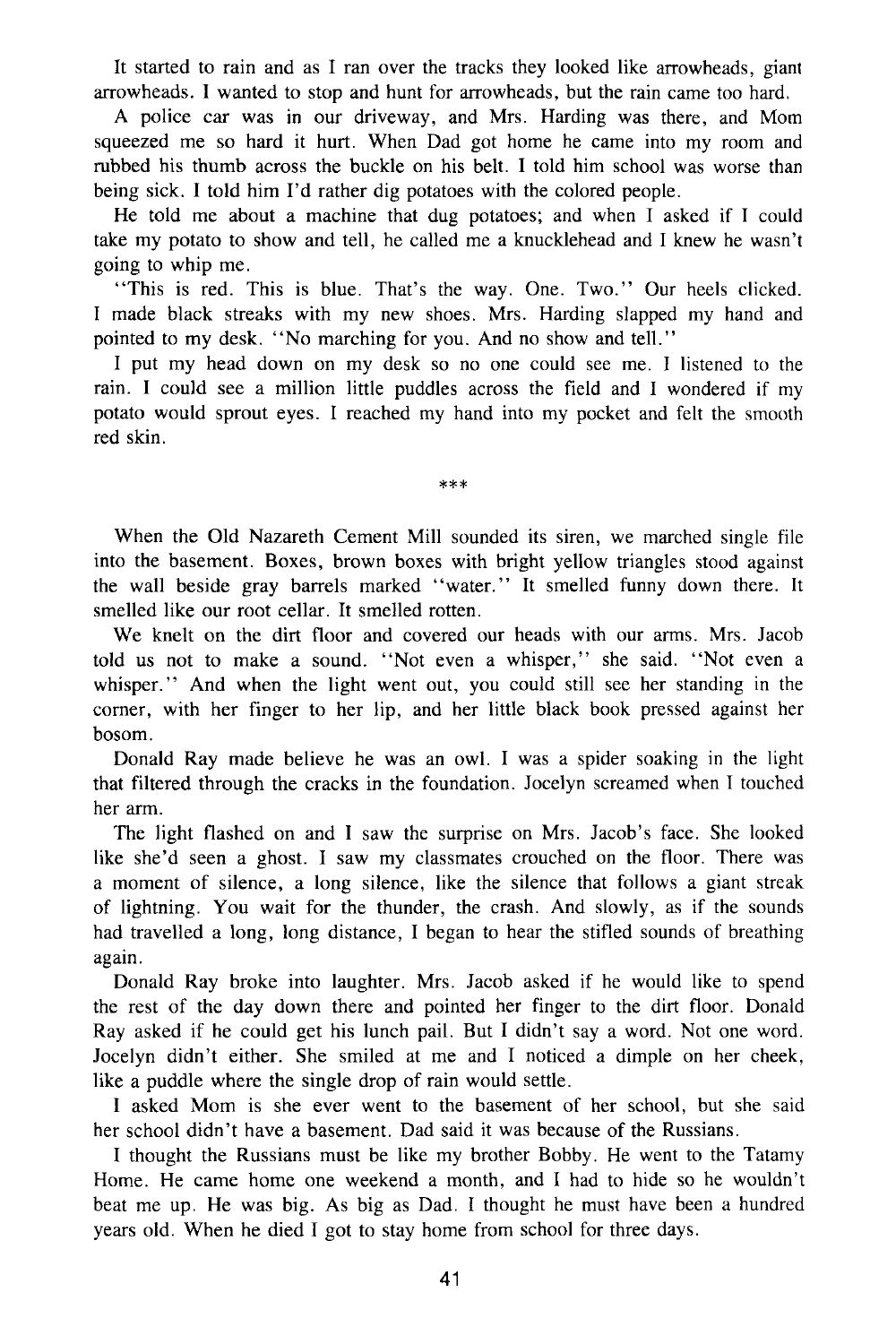I remember looking down the hole at the cemetery. The dirt was the same color as the floor in the school basement. And I wondered if Bobby's box had any cracks for light to get through, or if he could see me with his eyes closed the way I can see him. I wondered what he would eat, and I wondered why he never came home any more. I wrote to him one day in school. Mrs. Jacob taught us how to write a letter.

Dear Bobby, I said. Please write soon. But he never answered me.

**\*\*\*** 

Miss Flory had a globe on the corner of her desk. She talked about the world, and waltzed around the room spinning the globe and waving her hand. Her shoulders bobbed and swayed. "The tide comes in. The tide goes out. I am the moon. I control the tides."

"I call my grandfather Tide."

"He must be from Wales," she said. "That's Welsh for grandfather."

I said, "No. Tide lives across the street from us." But she just went on dancing around the moon. She didn't even look like Tide. She looked more like a clam, a smiling clam. She wore great big earrings with gray stones in them and her legs were covered with dark, knotty veins that looked like the twisted rivers on the maps she gave us. They bulged. I wanted to touch them. I wanted to stick them with a pin.

"Color them blue," she said.

"Brown," I said.

"Blue, blue, blue," she said. "The world is blue." She spun the globe and pranced up and down the aisles.

"The Bushkill is brown."

"It only looks brown. Water is blue. Water is blue because it reflects the sky."

She took my brown crayon away, put it in the corner of her right-hand desk drawer, and told me I could have it back when it came time to draw faces. "Eyes are brown," she said.

My sister had brown eyes. Miss Flory had brown eyes. My mom had brown eyes. Everyone I drew had brown eyes. Big brown eyes. Eyes so big the faces didn't need lips or noses. Jocelyn had green eyes. Bright green. Green like no color crayon.

On the Jungle Jim Bars I could hang upside down and even spin a full circle. I told Jocelyn I could go over the moon and back. But she said I was just being silly. She said boys couldn't really do that. And I told her that when I was grown I would jump over the moon. "Really," I said. "Really." But she just put her hands on her hips and looked away.

Miss Flory handed out books and told us to smell them. "Smell them," she said. "Smell them." The new ones smelled like Mom's bread. One had a picture of the earth and the moon and a word I couldn't read. Dad said, "The moon is our nearest neighbor."

"Like Mr. Fensetemaker?" I said.

But Dad just put his John Deere cap on my head and pulled it down over my eyes. I was Buck Rogers on my way to the moon. I was the world. I ran through the fields waving my arms, blinded by the colors, blinded by the absence of light.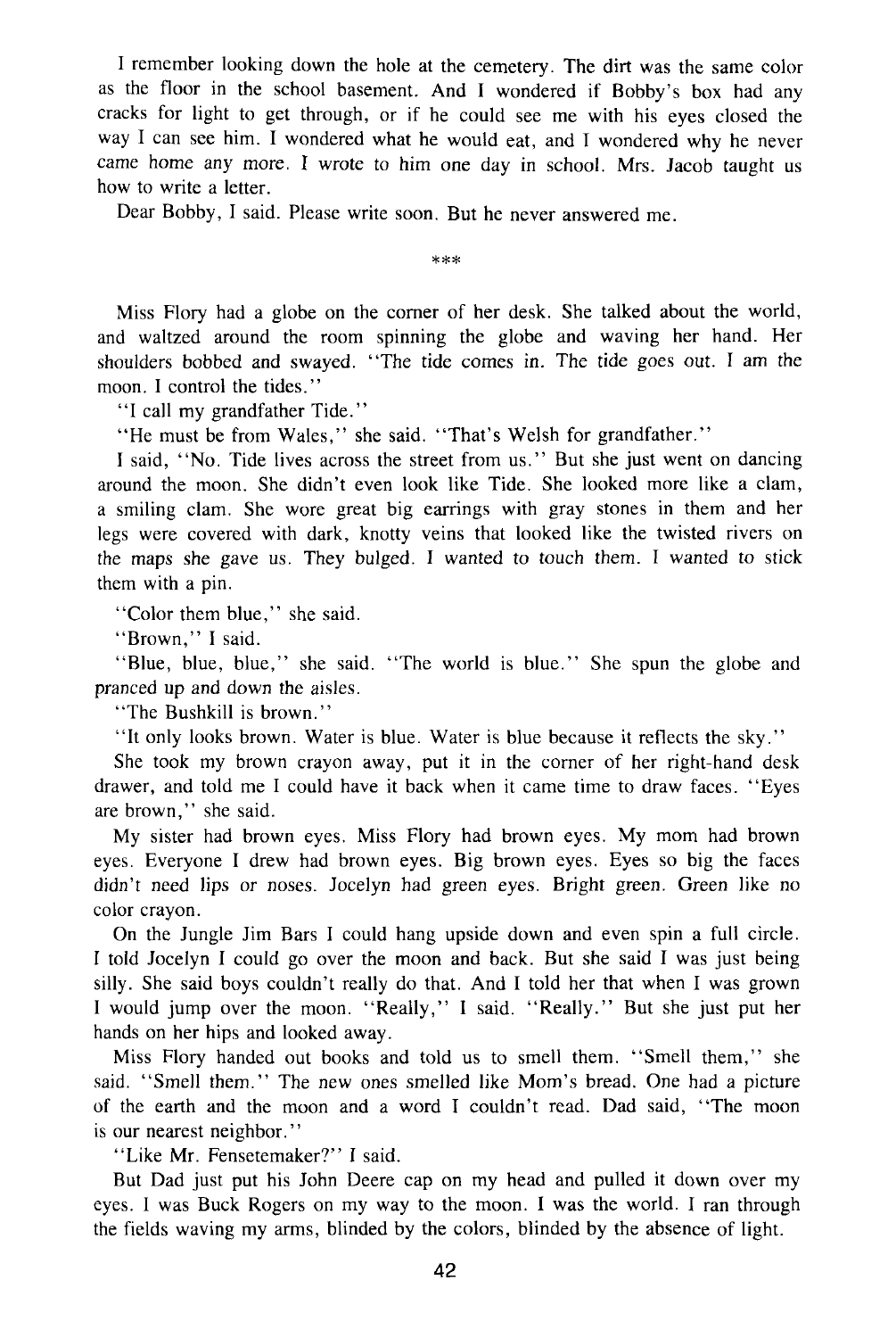In third grade I wrote notes, folded them in little squares and passed them under my desk to the girl I loved.

I won the Charles A. Van Vleck Penmanship Award. Miss Wormersley made me stand in front of the class with her. She said Charles A. Van Vleck was Principal of Nazareth Hall over a hundred years ago. I wondered if he whacked kids with a rubber hose like our principal. She said his handwriting was more beautiful than any she had ever seen. And in spring, if we were good, she would take us to the Whitefield House. We would see very old things, including a letter Mr. Van Vleck wrote.

She asked me to tell the class why penmanship was important. I just shrugged my shoulders. She frowned, and for a moment I thought she was going to take my ribbon away.

I said, "Neat penmanship is important because. . .because words like to look pretty." My face felt so hot I thought I was going to be sick.

Miss Wormersley clapped. Donald Ray called me a sissy. Jocelyn said she could write prettier any day. I walked home alone and buried my ribbon in the woods. I told my sister. She told Mom. I had to dig up my ribbon, and I swore I'd never write another word. Never.

I tried to scribble when I wrote my notes. One day Miss Wormersley caught me. I cringed with each crackling sound of the paper unfolding. She read aloud, "I have something you don't." The class giggled. Jocelyn blushed. Miss Wormersley put her hand to her throat and pretended to fix her necklace.

At recess Jocelyn said, "If you promise not to tell, I'll show you something after school."

I had to stay after and write "I will not pass notes" on the blackboard a hundred times. When I got out I kicked a stone. I kicked the same stone all the way home.

I kept it in my pocket. It rubbed my leg when I walked, but I didn't mind. It made me think I discovered something.

**\*\*\*** 

Miss Hummel took us places. Stocker Brothers Dairy. Lost River Caverns. She even took us on the Appalachian Trail. She was prettier than my sister. She was new. I wondered why all teachers couldn't be like her. I wondered where she came from. I wanted her to come home with me.

On Fridays I stayed after to wash the blackboards and clap the erasers. I was the only one who didn't know the times tables. Even Donald Ray knew them up to ten. He still wore his black boots to school. He still smelled like his father's Durocs. Sometimes I walked home with Donald, but mostly walked down Center Street with Jocelyn.

One day we stopped at Heckman's Pharmacy for a Coke. Mrs. Heckman gave us four squirts of syrup instead of three. She winked, and I thought she'd never stop stirring it. Miss Hummel was in the back booth with a man. Jocelyn said he was the handsomest man she had ever seen. He had a black mustache and coal black hair, and he blew smoke through his nose. But Dad could do that.

One Friday in April Miss Hummel just stood by an open window. We went over the times tables as I washed the blackboards — just like we always did.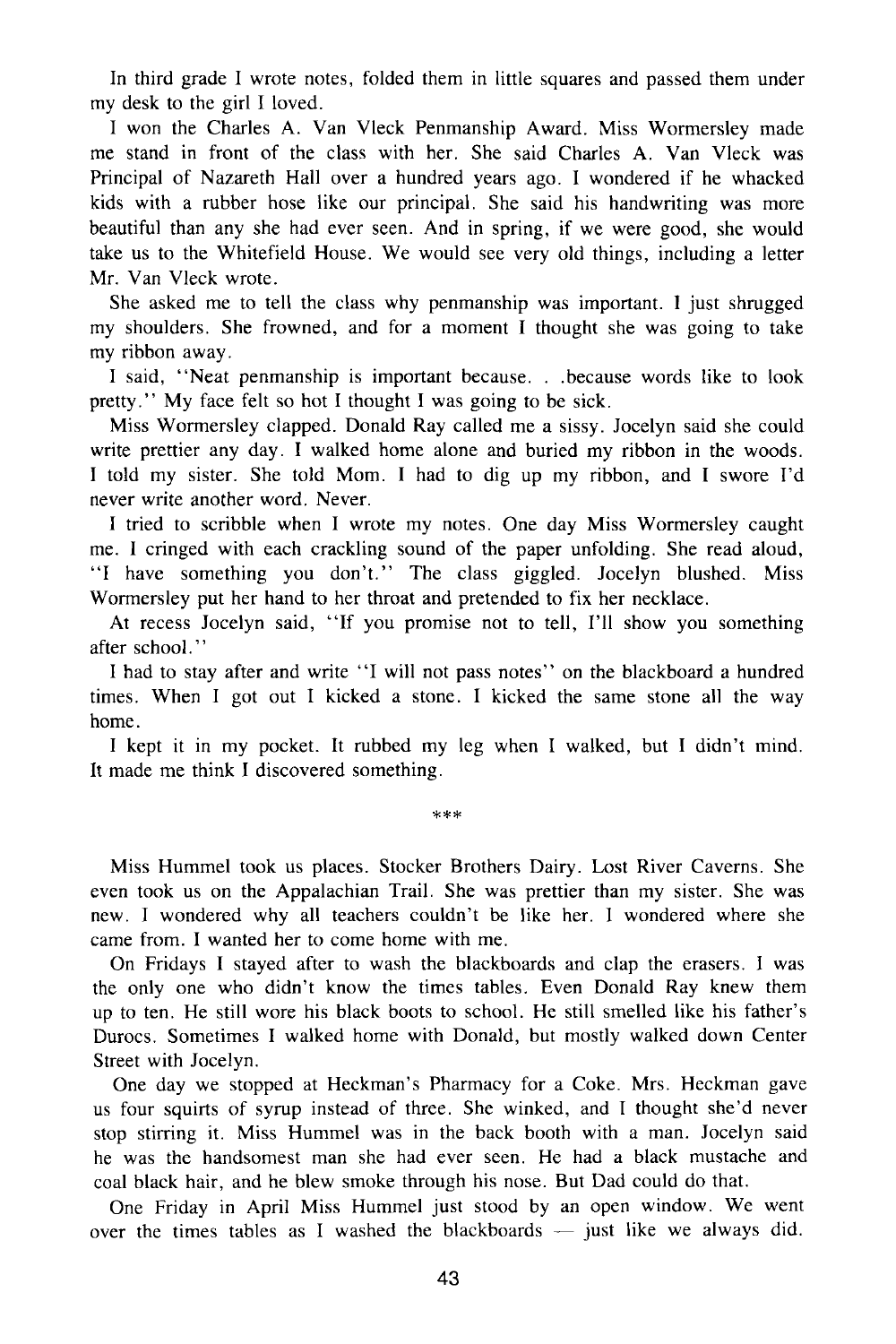But she just stood there by the window with her head tilted in a funny way. I kept glancing at her, but she didn't move. Her voice sounded like it would never reach me.

When I asked if I could leave, she touched my cheek with her finger. It gave me the goosebumps and I thought she was going to hug me. Her hands were perfectly smooth and white. White like the hyacinths outside the window. She smelled of hyacinths. She could have been the air itself.

She said, "Hyacinth."

I said, "What, Miss Hummel?"

And she told me a story about Hyacinthus. She said he was killed by accident. She said hyacinths sprang from his blood. But I didn't understand. On Monday we had a substitute, and the Monday after we had a new teacher. Mom said Miss Hummel had to leave town.

I never knew why. But when I walked past that window, I could see her standing there, with her head tilted in a most peculiar way. And if I closed my eyes, I could smell hyacinths, white hyacinths.

**\*##** 

"Nazareth. Nazareth, Pennsylvania. Founded in 1740 by the Moravians. Can you remember that?" Mr. Reimer slapped the palm of his hand with my history book. He walked from the window to the blackboard and back to the window. Back and forth. Back and forth. His shoes squeaked. The back of his pants were shiny, and there were red and white stripes on his tie.

I tried to count the number of boards in the floor. I tried to remember my times tables. He covered the same distance with each step. With each step he slapped his palm with my book. Eleven boards to the step. Eleven steps. I licked my finger and wrote on the desk top.  $11 \times 11$ . I drew a line.

"Look at this," he said, and my paper slid across my desk and into my lap. "You didn't even answer the questions." He sounded tired. He smelled like the stick of wax he put on his flattop.

"Who was George Whitefield? George Whit-fi-eld." He rapped his knuckles on my desk with each syllable. "What is the name of your school?"

"Whitefield Elementary." I wanted to kick him. I wanted to poke him with my pencil.

"And why is it called Whitefield El-e-men-tar-y?"

I felt tears welling up inside me. I clenched my teeth, squinted my eyes, and wished for him to hit me so I could go home. I wondered if all men teachers were going to be like Mr. Reimer.

He sat in the desk beside me, with his elbows resting on his knees. He talked. He didn't make me look at him. I did once, but he was spinning the ring on his finger. His voice sounded sad. I didn't know what he was talking about. He said, "When I was your age, I thought life would get easier as I got older. I thought that." Then he talked about all the people he'd talked about in class. Such odd names. Count Nicholas Ludwig von Zinzendorf. Captain John of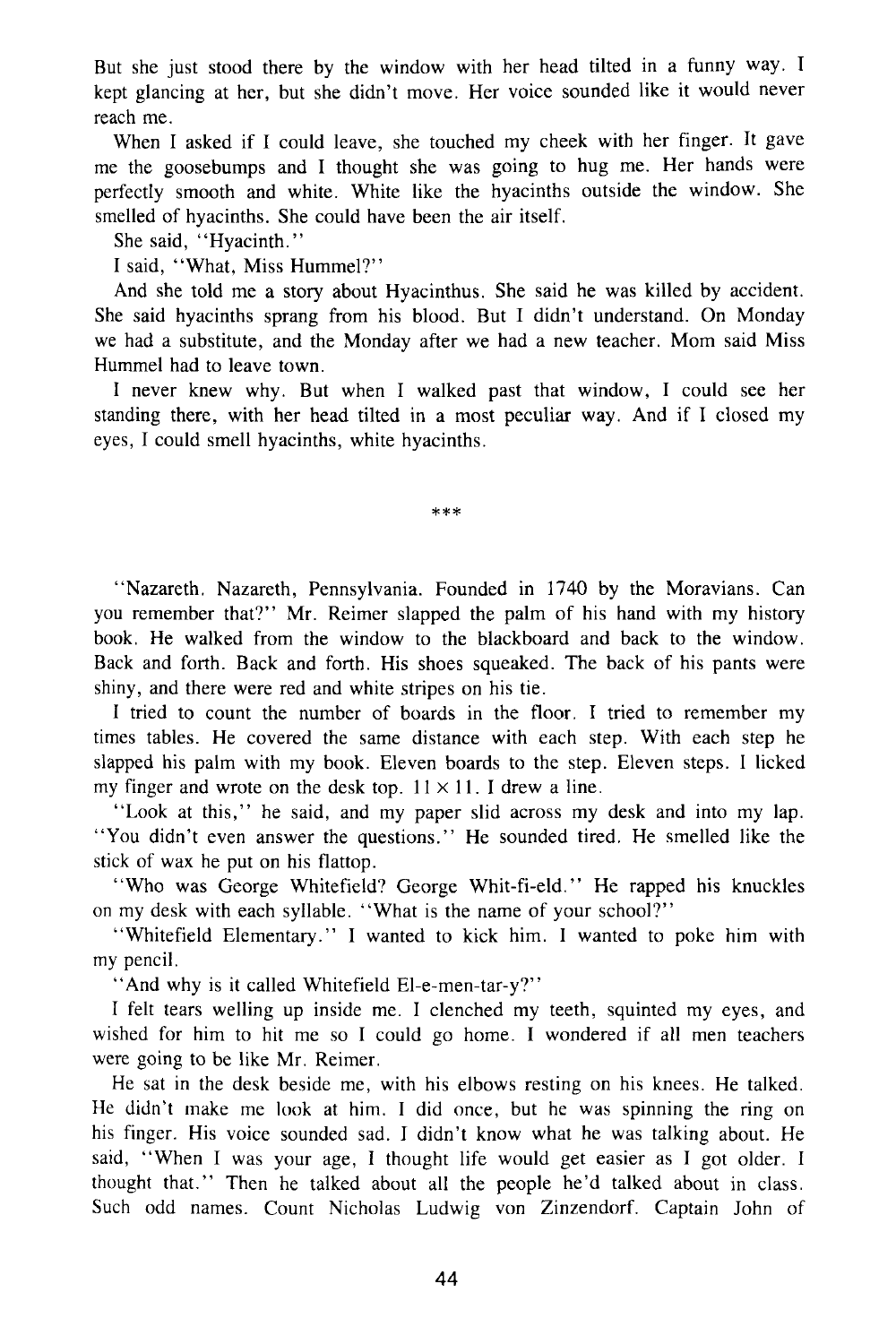Welagamika. Sir Theophilus Oglethorpe. I wondered why they didn't have names like the ones carved in my desk top. Dan. Mark. Jeff. I ran my finger across the grooves.

"The Moravians," he said. "The Moravians built a tower to watch for Indians. The Indian Tower. There is a monument, too. With names of all the Moravians murdered by the Indians. Can you remember that?"

"Yes. I live there. Dad says we live on top of the Lenne Lanape bones. We hunt for arrowheads. Most of the ones I find are broken. The best time to hunt for them is in the spring when the plowing is done. And if you go after a rain it's easier to see them."

"And what do you know about the Moravians?"

I didn't know what to say. I wanted to spit on him. I wondered how Donald Ray passed his test. I wondered why Jocelyn didn't give me answers from her test.

"The Moravians?"

"My Mom boils potatoes until they dissolve. When the water cools she adds yeast and sugar. She shows my sister how to knuckle in the flour. That is Moravian Sugar Cake."

He told me that was not enough to pass.

So I told him that when I stand in the Tower I can see the Delaware Water Gap. I can see Wind Gap. I can see Schoeneck Farms and the Haydriers. I can see the steeple on the Moravian church. I can see as far as Bethlehem. And if the wind blows from the south I can almost smell Mom's Sugar Cake.

He called my mother.

She told him it was the yeast I smelled. She told him my father would see that I learned enough names to pass.

Mr. Reimer wrote down twenty names; he folded the paper and stuck it in my book. "By Monday," he said. "By Monday."

I passed. But that summer, when I stood in the Tower, I could no longer be an Indian. I wanted to be Captain Jones of the Welagamika. His body was carried in the cemetery right behind our house. I learned that. He was buried in the cemetery right behind our house. I learned that. His body was carried all the way from Deep Hole by the Bushkill to Welagamika. I learned that, too. But it seemed funny, somehow, that I could know something but not be something.

I wrote my name on the walls of the Indian Tower with a piece of sandstone. Over and over. I wrote my name. I printed my name. Clay Bachman. And when I walked across the field toward home, the earth was silent.

 $****$ 

In sixth grade we left Whitefield Elementary for a new school. Floyd R. Shafer. I wondered what he had done and if I would learn. A voice came from a speaker in the wall. The minute hand on the clock jumped. The blackboards turned green.

I learned how to spell Britannica. Every day I stood in the corner with an armload. Mr. Bitner said I should study. He said I should go to college.

I went to Nina's Steak Shop instead of Bible Studies. Reverend Long told me to memorize the names of every book in the Bible. I asked him why. He said if I didn't believe I didn't belong. I went to Nina's.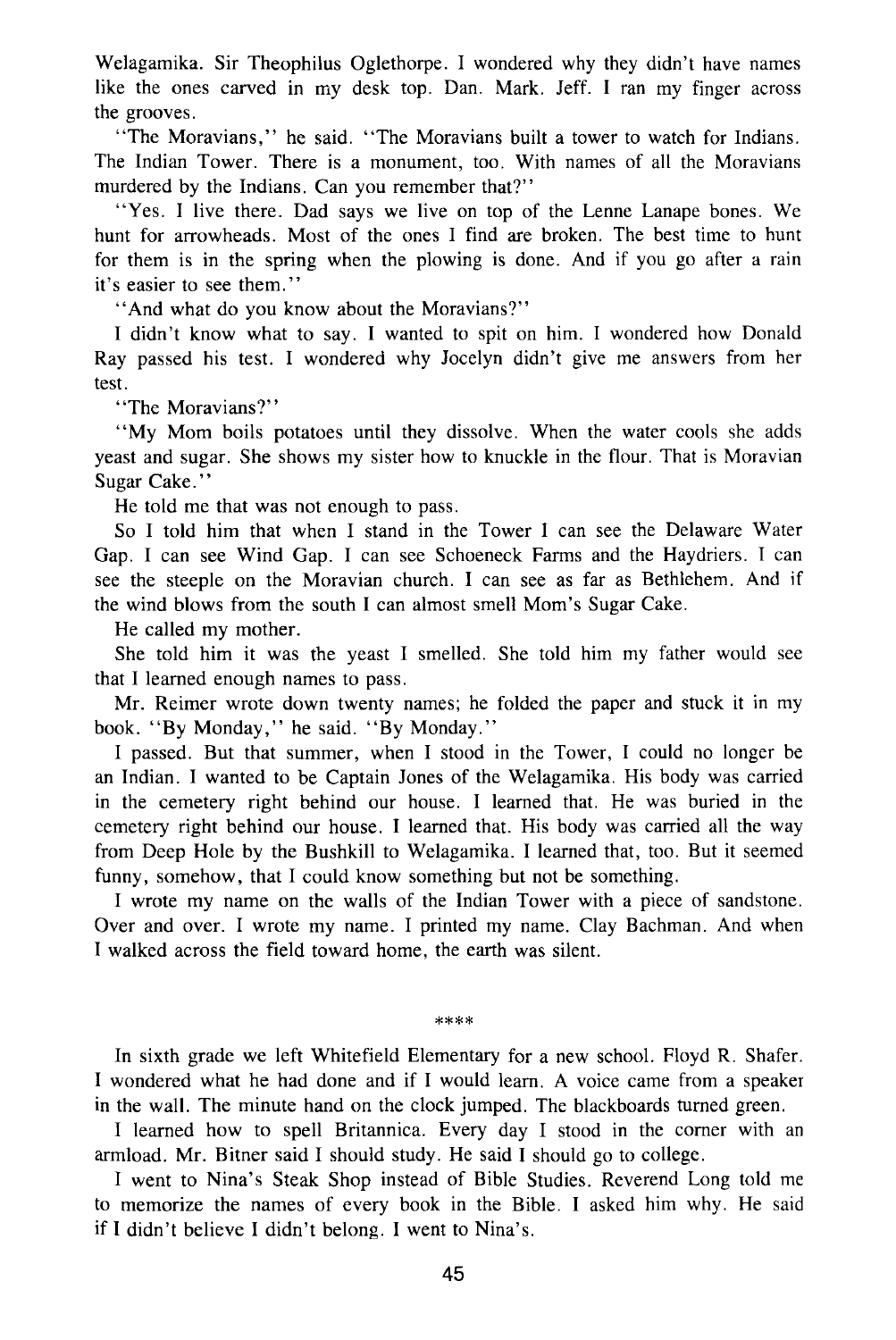Six games for a quarter. And I was in love with that feeling, that feeling when all the bumpers lit up, and all the miniature cards — ace through deuce — had been knocked down, and in the middle a red light glowed. Special.

Some guy came all the way from Texas for Nina's special. He drove a big white Lincoln with bull horns on the hood and his name on the door. Ernest Tubb and the Texas Troubadors. It wasn't the man himself, but I didn't care. He played me his song on the jukebox and danced behind the counter with Nina. He made her laugh.

I told him about a great snowy owl that circled our new school every morning. We pledged the flag, read from the Bible, said the Lord's Prayer, and went outside to watch the owl. He laughed, flapped his arms, and said in Texas they had owls as big as that white Lincoln. He talked funny. He said "Martin guitars might be made here in Nazareth, my boy. But in Texas we've got rivers that sing and starts that whistle. All for a pretty girl." He grabbed Nina's arm and they danced across the floor.

Jocelyn's voice trembled. Her legs quivered. She'd told me she was scared to read in front of the class. She said Whitefield was better. At Whitefield we whispered the Pledge of Allegiance and bowed our heads. "It was best," she said, "when we were the only ones with our eyes open."

She stood with her back against the front wall. I had to laugh as the pee ran down her leg. I was the first to laugh. She kept right on reading. Her voice grew quiet, more quiet, and steadied. She was whispering; her lips barely moved. Mr. Bitner rested his hand on her shoulder and a hush of laughter circled the room. His head snapped toward us, and with a stern gaze he quieted the room.

Jocelyn closed the Bible. Her arms closed against her ribs; and slowly her head fell forward and rested on the top of the Bible. The very tips of her fingers pressed into the soft cover, bending it, and against the black cloth they looked like little slivers of moons pasted in a dark sky. The silence unsettled the air.

The clock jumped with a loud click and Jocelyn's shoulders gave a sudden shudder. The Bible hit the floor. "I hate you," she said. "I hate you." Her eyes fell on me; and she ran. My face stung and felt like the last time my mother had slapped me. My cheeks burned.

We all ran. We ran to the sound of my laughter, to the sound of the driver's voice. Mr. Bitner waved his arms, pushed us away. "Get back to the room. It's just an accident. A little accident. Everyone's going to be fine. Get back. Get back, now. Go on. Back to our room. Please go back. Go on, now."

We crowded closer. Mr. Bitner turned in circles, with one hand on his forehead, and the other outstretched before us. The Walker twins ran back to the room. Donald Ray looked like someone had just jabbed him hard in the stomach. His jaw hung down and his tongue was rolled up way back in his mouth. His arms were wrapped around his waist and his eyes looked like big black marbles stuck in fresh cement.

The radiator on the car ticked as it cooled and the black streaks from the tires still had a faint burning smell. In the distance I heard a siren. My legs shook. My hands were cold and clenched, and my stomach twisted and hurt and I tried to swallow. I shivered.

Jocelyn didn't move. Her cheek had the tiniest scratch just below her right eye. A thin stream of blood trickled from her nose, tracing a line along her upper